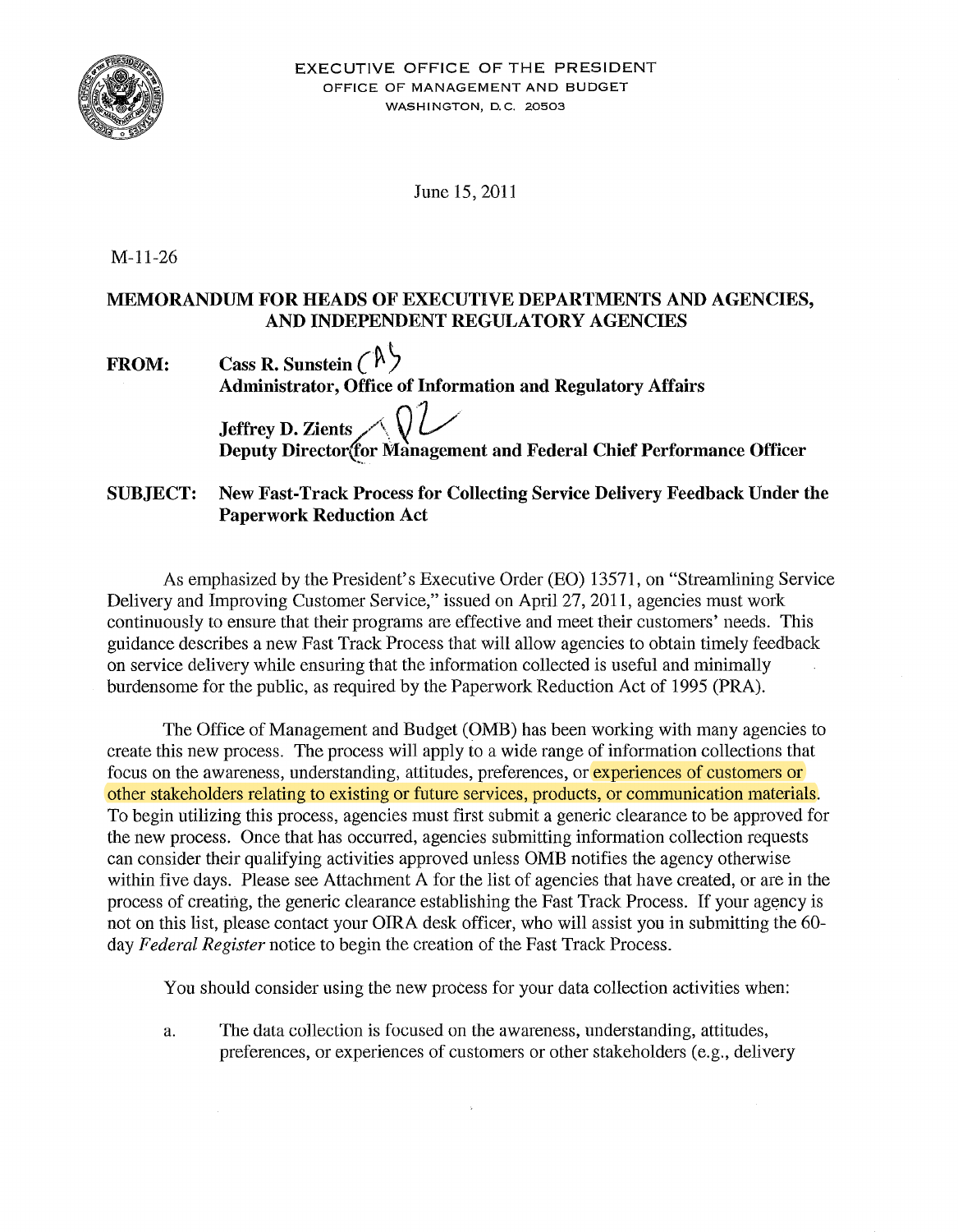partners; co-regulators; potential customers) in order to improve existing or future services, products, or communication materials;

- b. The data collection is voluntary and non-controversial;
- c. Statistical rigor is not required;
- d. The burden on participants is not high; and
- e. Public dissemination of results is not intended.

As a general matter, the following kinds of voluntary collections fall under the new Fast Track Process:

- a. Focus groups: For example, a series of focus groups of individuals who are eligible for (but not enrolled in) Medicaid, focused on barriers to enrollment for the purpose of identifying problems and potential solutions.
- b. One-time or panel discussion groups: For example, a regular panel of current and past recipients of Small Business Administration loans who participate in a monthly discussion on issues they are facing.
- c. Customer satisfaction qualitative surveys: For example, a survey by the Department of Veterans Affairs, asking patients (on a scale of 1-5) about their satisfaction with different parts of their health care experience in order to identify early warning signs of customer dissatisfaction and areas to explore further.
- d. Post-transaction customer surveys: For example, a post-transaction survey of callers to the Internal Revenue Service call centers, asking callers about their experience on the call and why they chose to call rather than use the Internet.
- e. Online surveys: For example, an email survey of school principals asking for their thoughts about, and ranking of, specified ideas to improve outreach and communications materials for the school lunch program.
- f. Comment cards or complaint forms: For example, a ten question form asking visitors to Social Security Administration offices about their satisfaction with their particular visits as well as with the agency's services generally.
- g. Moderated, unmoderated, in-person, and remote usability studies: For example, in-person observation of individuals navigating a website that is in the process of being developed.
- h. Testing of a survey or other collection to refine questions: For example, distributing to a small number of individuals the preliminary questions to use for a statistically rigorous customer satisfaction survey, followed by a debriefing with some of the respondents.

The new Fast Track Process is intended to support the efforts of program managers to seek timely feedback from customers and others in order to improve service delivery. With this goal in mind, examples of collections that would generally not fall under the new process are: (i) surveys that require statistical rigor because they will be used for making significant policy or resource allocation decisions; (ii) collections where the results are intended to be published; and (iii) collections that are intended for the purpose of basic research and that do not directly benefit the agency's service delivery.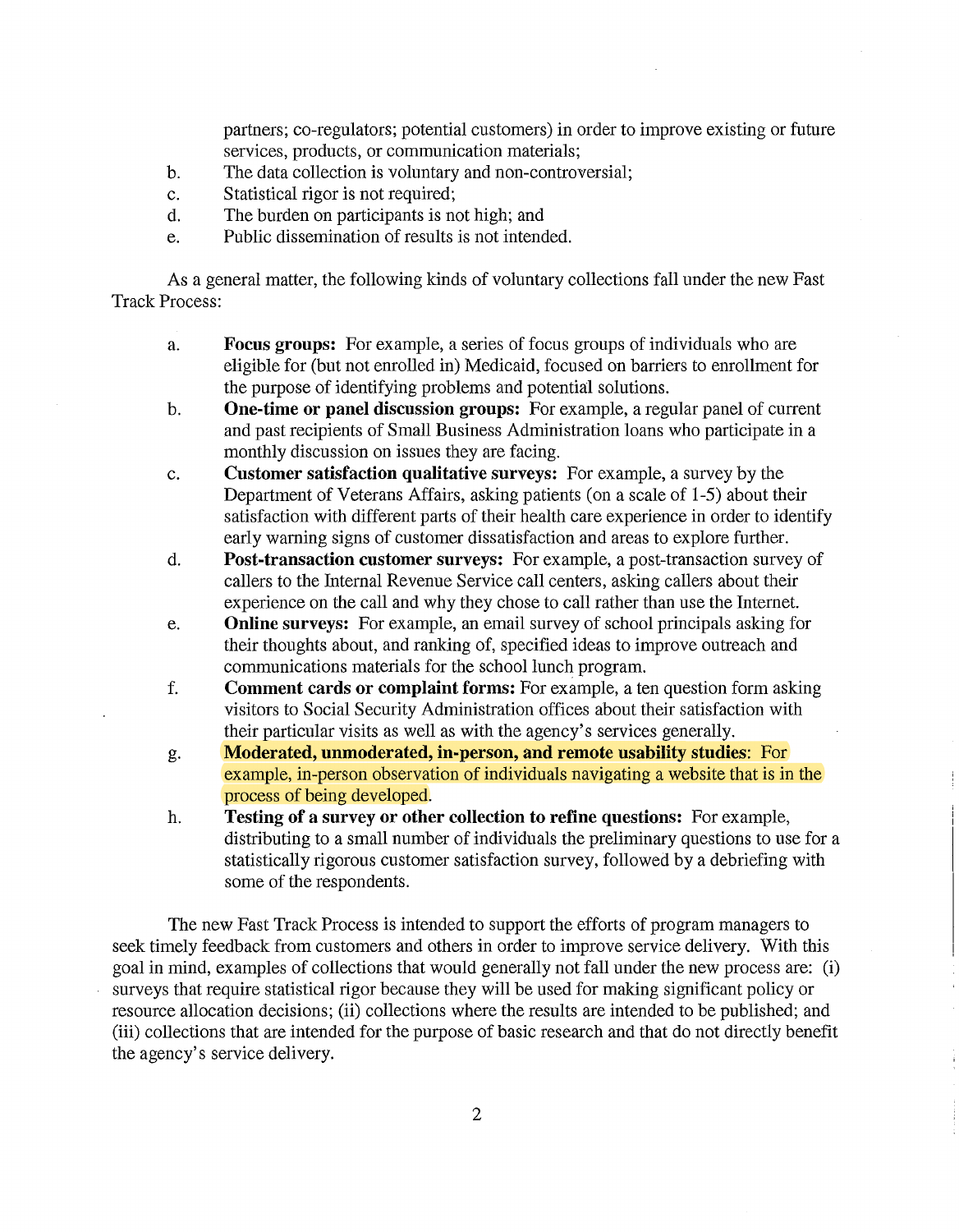We have created a resource for program managers and PRA officials to learn more about the new process and different customer feedback options. The agency support website www.HowTo.gov now has several types of relevant information. First, the website provides a list of answers to frequently asked questions about the new process. Second, the website has an introduction to different customer feedback tools designed for program managers who are interested in improving service delivery. The introduction describes questions that program managers should ask themselves before soliciting feedback, and explains the advantages and disadvantages of different collection tools. Finally, the site has fact sheets on common types of customer feedback tools such as comment cards, focus groups, usability studies, and surveys. Each fact sheet provides a general introduction to the type of collection, tips on how to conduct it effectively, and good examples of the collection.